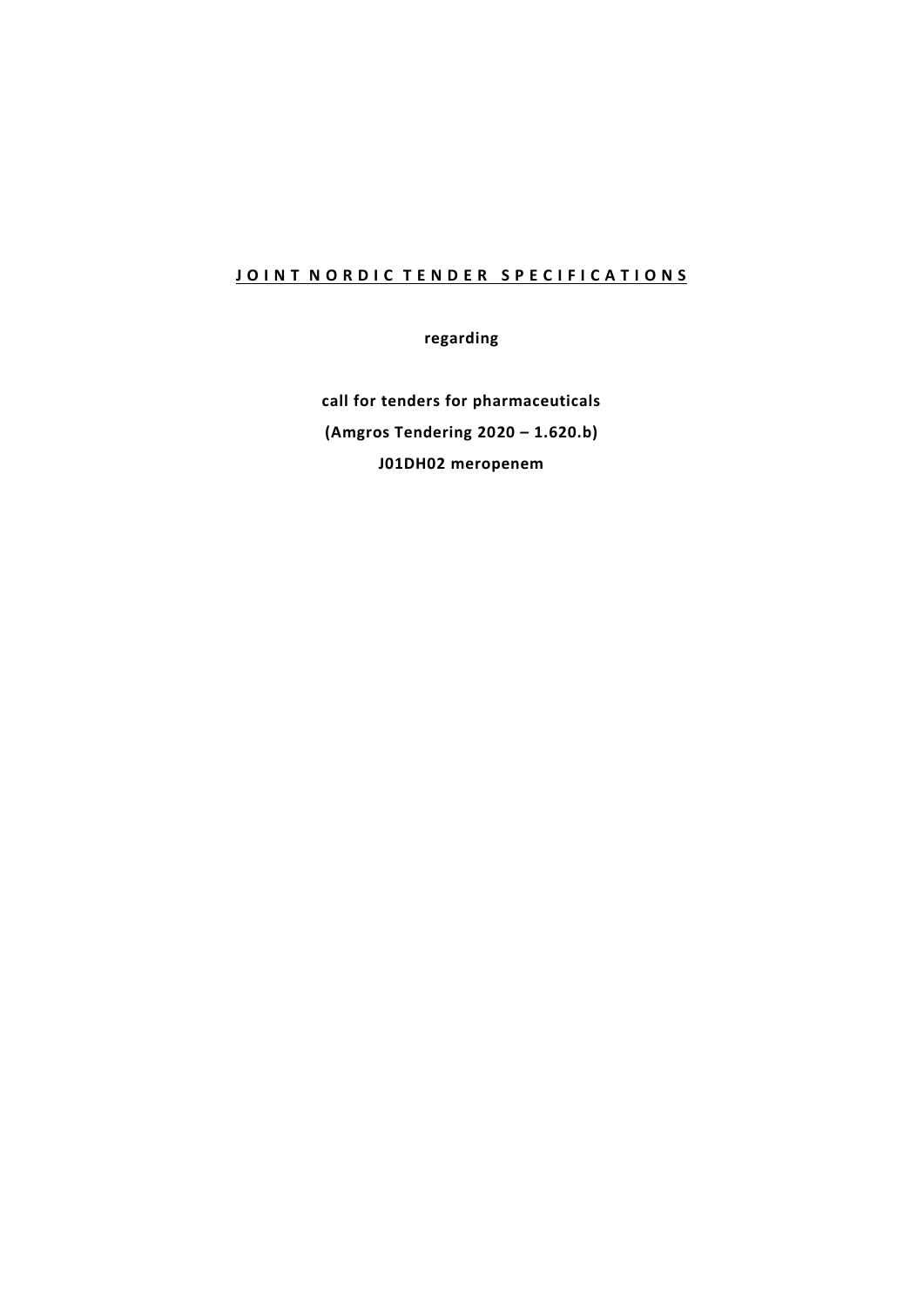## Table of contents

| 1.  |                                                                                                  |                                                                          |  |
|-----|--------------------------------------------------------------------------------------------------|--------------------------------------------------------------------------|--|
| 2.  |                                                                                                  |                                                                          |  |
|     | 2.1                                                                                              |                                                                          |  |
|     | 2.2                                                                                              |                                                                          |  |
|     | 2.3                                                                                              |                                                                          |  |
|     | 2.4                                                                                              |                                                                          |  |
| 3.  | LIST OF PRODUCTS, INCLUDING REQUIREMENTS FOR THE PRODUCTS PUT UP FOR TENDER 5                    |                                                                          |  |
|     | 3.1                                                                                              |                                                                          |  |
|     | 3.2                                                                                              |                                                                          |  |
|     | 3.3                                                                                              |                                                                          |  |
|     | 3.4                                                                                              |                                                                          |  |
|     | 3.5                                                                                              |                                                                          |  |
|     | 3.6                                                                                              |                                                                          |  |
| 4.  |                                                                                                  |                                                                          |  |
|     | 4.1                                                                                              |                                                                          |  |
|     | 4.2                                                                                              |                                                                          |  |
|     | 4.3                                                                                              |                                                                          |  |
|     | The European Single Procurement Document and documentation regarding absence of exclusion<br>4.4 |                                                                          |  |
|     |                                                                                                  |                                                                          |  |
| 5.  | THE CONTRACTING AUTHORITY'S EVALUATION OF TENDERS IN ACCORDANCE WITH THE AWARD                   |                                                                          |  |
|     |                                                                                                  |                                                                          |  |
| 6.  |                                                                                                  |                                                                          |  |
| 7.  |                                                                                                  |                                                                          |  |
| 8.  |                                                                                                  | FRAMEWORK AGREEMENT - RESERVATIONS AND VARIANTS - FORMAL REQUIREMENTS 14 |  |
| 9.  |                                                                                                  |                                                                          |  |
| 10. |                                                                                                  |                                                                          |  |
| 11. |                                                                                                  |                                                                          |  |
| 12. |                                                                                                  |                                                                          |  |
| 13. |                                                                                                  |                                                                          |  |
| 14. |                                                                                                  |                                                                          |  |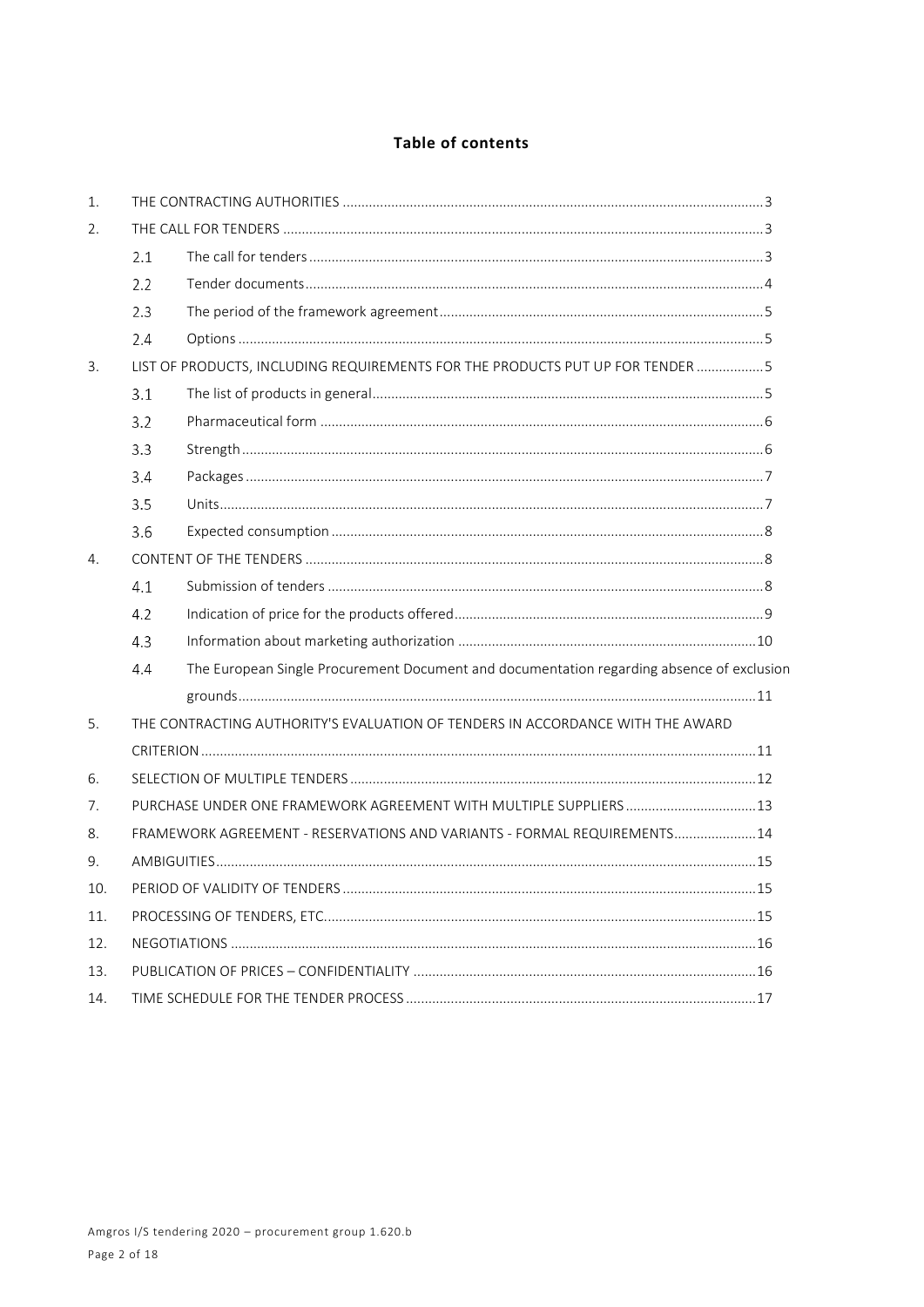## **1. THE CONTRACTING AUTHORITIES**

Denmark and Norway have entered into a cooperation regarding the procurement of pharmaceuticals for use in all both countries.

The contracting authorities will jointly procure and award framework agreements in order to ensure the supply of affordable pharmaceuticals.

Amgros I/S ("Amgros") Dampfærgevej 22 DK-2100 Copenhagen Ø Denmark Tel.: + 45 8871 3000 Fax: + 45 8871 3008 E-mail: [udbud@amgros.dk](mailto:udbud@amgros.dk)

Sykehusinnkjøp HF, divisjon legemidler ("Sykehusinnkjøp HF, divisjon legemidler") Grev Wedels plass 7 5.etasje, 0151 Oslo Norway Tel: 0047 78 95 74 11 E-mail: legemidler@sykehusinnkjop.no

Customers and delivery addresses are listed in appendix 7 and 9 to the framework agreement.

## **2. THE CALL FOR TENDERS**

#### **The call for tenders**  $2.1$

This call for tenders is conducted as an open procedure in accordance with the Danish Procurement Act (*udbudsloven*). The procurement procedure is subject to Danish law and any complaints of the procurement procedure shall be lodged with the Danish Complaints Board for Public Procurement (*Klagenævnet for udbud*), cf. the Contract Notice section VI.4.3.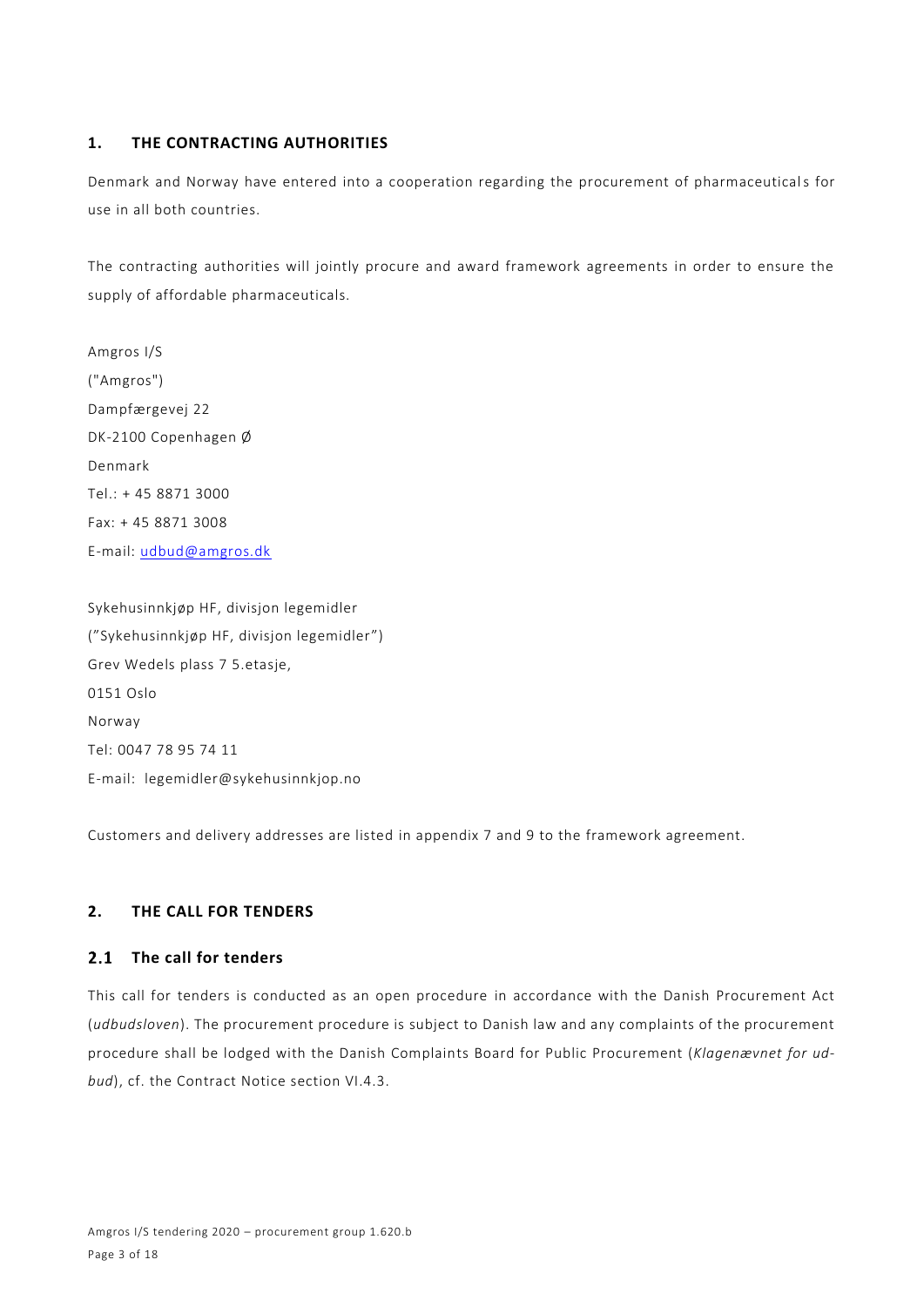Tenders for the pharmaceuticals are invited so that Amgros and Sykehusinnkjøp HF, divisjon legemidler can enter into framework agreements for delivery of the pharmaceuticals requested in the list of products.

A framework agreement will cover delivery of the pharmaceuticals in both countries.

The framework agreement is non-exclusive to the supplier. The customers are not obliged to use the framework agreement, see clause 1 of the framework agreement.

The call for tenders is organised with the purpose of entering into framework agreements that are assessed to be able to cover the requirements of the customers, taking into account the characteristics and application of each pharmaceutical.

Special circumstances may apply to some pharmaceuticals, and medical and patient safety considerations may therefore entail the use of specific pharmaceuticals or specific products. Where a requirement subject to such special circumstances is assessed not to be of an exceptional nature and modest in scale, the contracting authorities will endeavor to enter into framework agreement with multiple suppliers in order to purchase on the basis of a call for tenders, see paragraphs 6 and 7.

### 2.2 Tender documents

The full tender documents for procurement group 2020 – 1.620.b consist of these tender specifications with associated Annex 1:

Annex 1: Instructions for the European Single Procurement Document (ESPD) and documentation regarding absence of exclusion grounds

In addition, the tender documents consist of the following:

The Contract Notice, tender group  $2020 - 1.620$ .b (issued on UBK afsendelsesdato) Joint Nordic framework agreement, tender group 2020 – 1.620.b Appendices 7 and 9 to the framework agreement List of products, tender group 2020 – 1.620.b

The tender documents are available at Amgros' electronic tendering system at [https://levportal.amgros.dk,](https://levportal.amgros.dk/) and tenders must be submitted using that tendering system, see for more details paragraph 4.1.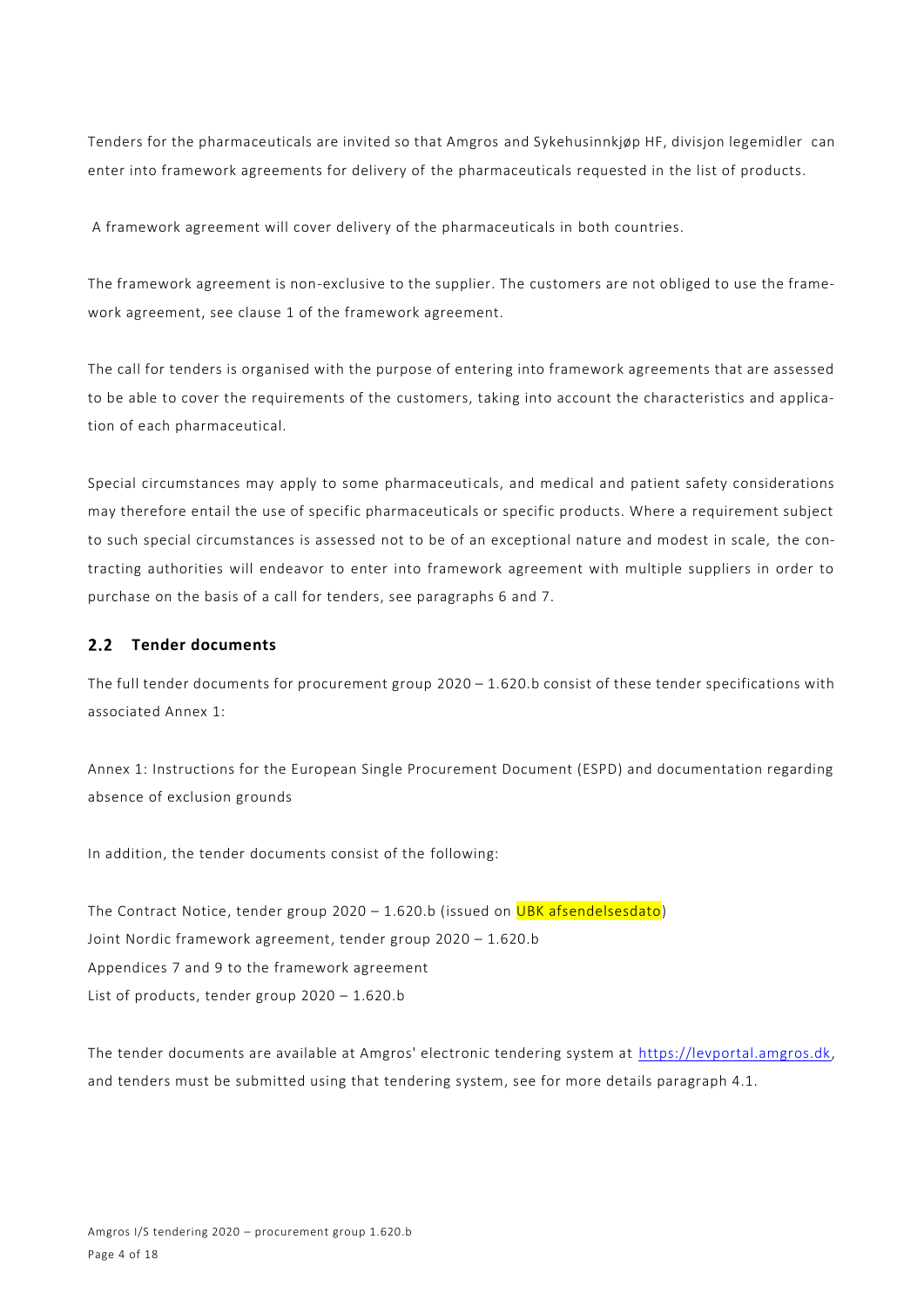Tenders must be submitted in conformity with the tender specifications for the relevant procurement group and the general guidelines for submission of tender provided in the tendering system, including the user guide. The user guide is a practical guide of a general nature, and in the event of discrepancy between the tender documents, especially the tender specifications for the relevant procurement group, and the user guide, the tender documents will prevail.

#### $2.3$ **The period of the framework agreement**

The period of the framework agreement and renewal periods thereof, if any, are set out in clause 18 of the framework agreement.

#### $2.4$ **Options**

Clause 1 of the framework agreement provides for an option for delivery in a pre -agreement period (i.e. before the purchase period begins) and an option for delivery in a post-agreement period (i.e. after the purchase period). The two options may be exercised on the terms and conditions stipulated in the framework agreement. The option for delivery in the pre-agreement period may only be exercised when final marketing authorization for the relevant country is in place and the pharmaceutical is included in the list at "medicinpriser.dk" (Denmark) and "Farmalogg" (Norway).

## **3. LIST OF PRODUCTS, INCLUDING REQUIREMENTS FOR THE PRODUCTS PUT UP FOR TENDER**

#### $3.1$ **The list of products in general**

The pharmaceuticals put up for tender are given a consecutive lot number in the list of products. Each lot number is considered a separate lot for the pharmaceutical indicated and is put up for tender independently of the other lot numbers. This means that a supplier may submit tender for one, several or all lot numbers (lots), and that framework agreements will be awarded separately for each lot number. However, only one framework agreement will be entered into with each supplier per procurement group; the procurement group comprises all the lot numbers that the supplier is awarded under the procurement group concerned.

In the list of products, the pharmaceuticals put up for tender (under each lot number) are specified in terms of ATC code and generic name (the active ingredient), pharmaceutical form, strength and, where appropriate, requirements for package form and/or stated package sizes.

Under certain lot numbers, a pharmaceutical may be further specified by requiring specific ingredients or pharmaceutical formulation.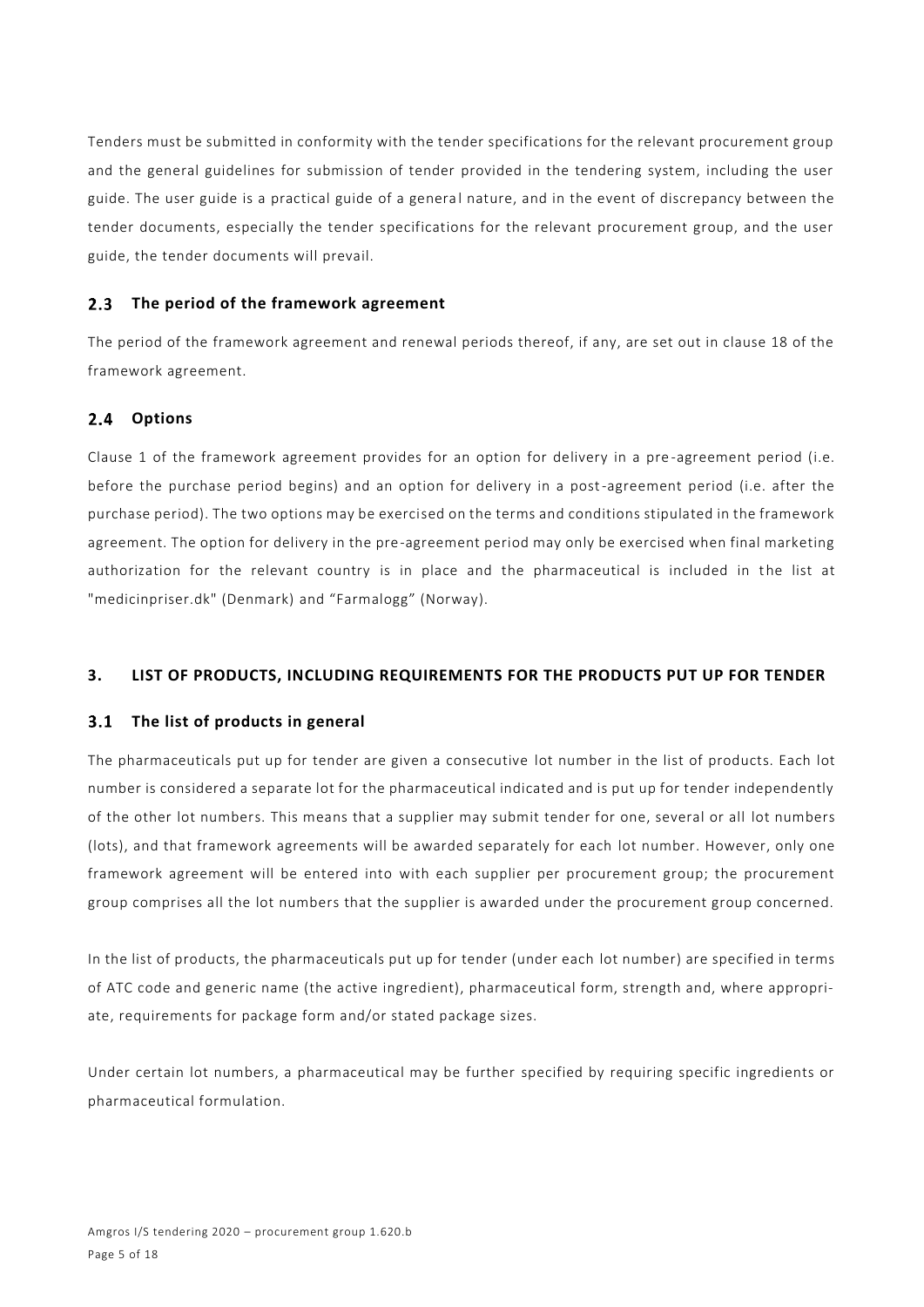A lot number may comprise the active ingredient in different forms, e.g. different pharmaceutical forms/strengths/packages (indicated by multiple lines under the relevant lot number). These are different products to be delivered by the same supplier, and the supplier is thus required to submit tender for the pharmaceutical in all the forms stated under the lot number in question. This means that the supplier's tender must include at least one product per line under a lot number. Depending on the layout of the list of products, a tender may include several products in the same line under a lot number, see in this respect the guidelines set out in paragraph 3.3 and/or 3.4 below.

The list of products thus specifies the specific requirements for the product to be offered under the individual lot number, see for more details paragraphs 3.2 - 3.4 below. The framework agreement generally only covers the products offered (specified by product numbers in Appendix 1 of the framework agreement). However, the contracting authorities may agree, on a case-by-case basis, to include other products under the framework agreement in the term of the framework agreement in accordance with the provisions of clause 3 of the framework agreement.

Where a tender comprises multiple products in the same line under a lot number, such products must have the same product name (trade name) in each country.

Where the product list is designed so that there are multiple lines under the same lot number, the requirement for the same product name (trade name) applies to the products offered in all the lines under the lot number, so that only products with one product name (trade name) are offered under the lot number concerned.

## **Pharmaceutical form**

Requirements regarding a specific pharmaceutical form for the pharmaceuticals put up for tender are stated with the customary designation of the pharmaceutical form in question.

It should be noted that the contracting authorities defines the pharmaceutical forms as follows:

- Injection fluid means "injection fluid, emulsion"; "injection fluid, solution" and "injection fluid, suspension" and powder for injection.
- Infusion fluid means "infusion fluid, emulsion"; "infusion fluid, solution", and "infusion fluid , suspension" and powder for infusion.

## **Strength**

Requirement for specific strength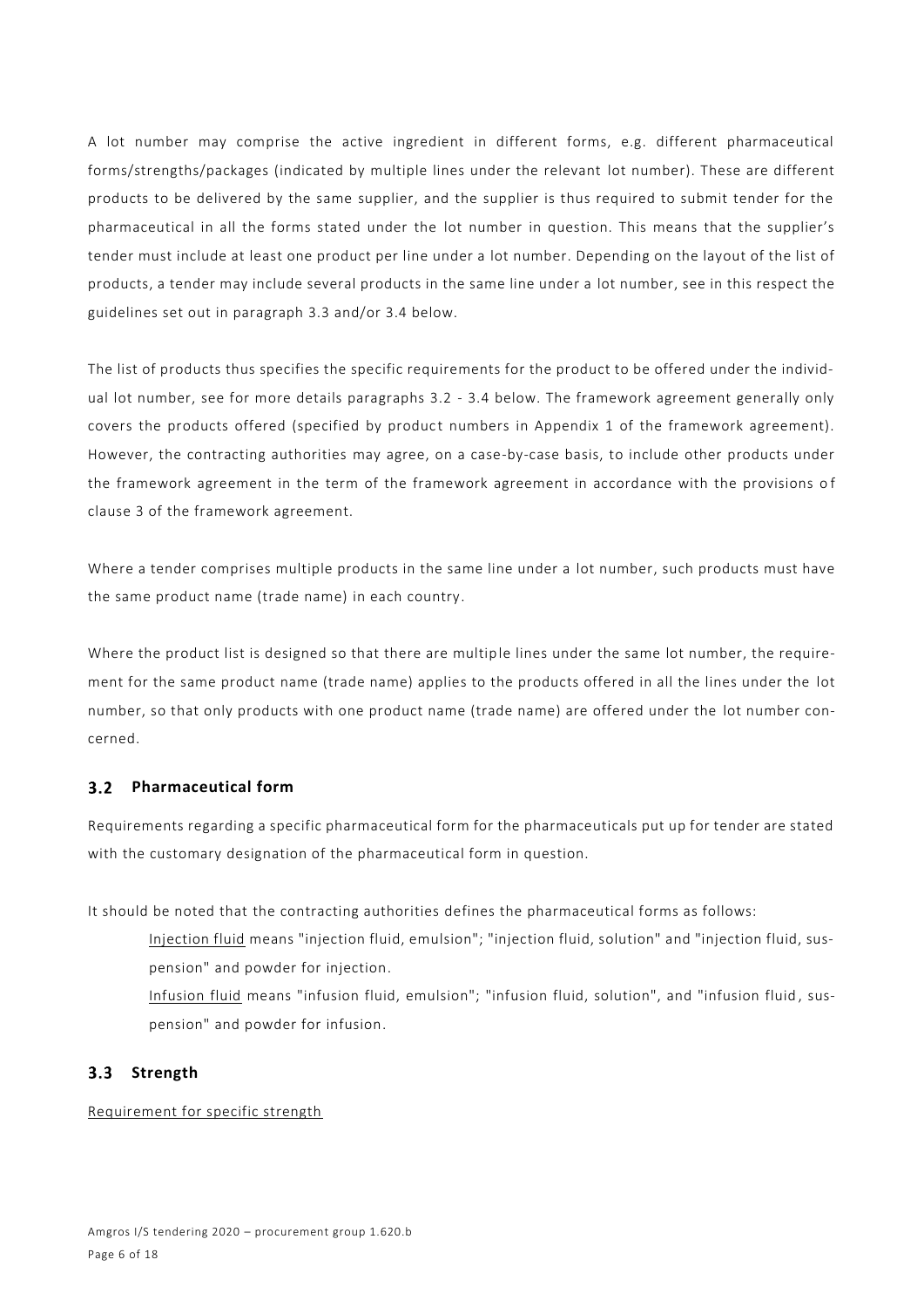Strength is indicated in the list of products with the total quantity of the active ingredient in the container in question.

Where a specific strength is required in the list of products under a lot number, the supplier must offer the pharmaceutical in the strength indicated.

## **Packages**

## No requirement as to a specific package size

Where under a lot number no specific package size is required, the supplier must offer the pharmaceutical in customary packages. Customary packages mean packages that are customary in the trade of the pharmaceutical in question, including bulk packages with several of the package sizes indicated.

Where no package size requirement is stated, the contracting authorities would prefer that the supplier offers several package sizes, but that is not a mandatory requirement.

## Several different packages under one lot number

Where, pursuant to the above guidelines, the supplier chooses under a lot number to submit tender for several different packages of a pharmaceutical in one specific pharmaceutical form and one specific strength (i.e. multiple products in the same line under a lot number), specific requirements apply for setting prices for such different packages (same price per unit), see paragraph 4.2.a below.

## **Units**

For every lot number in the list of products, a unit is specified. The unit may correspond to DDD (Defined Daily Dose specified by WHO) or another unit specified.

The unit is used for comparison of prices offered under a lot number, see paragraph 5 below. The unit stated in the list of products is used for allowing products under the same lot number (e.g. for comparison of tender prices for two different package sizes) being given a true and fair comparison of the package prices offered by applying a price per unit as a benchmark.

The unit of a pharmaceutical stated in the list of products is furthermore the ba sis for calculating the same price per unit in connection with pricing of multiple products where that requirement applies, see paragraph 4.2.a below.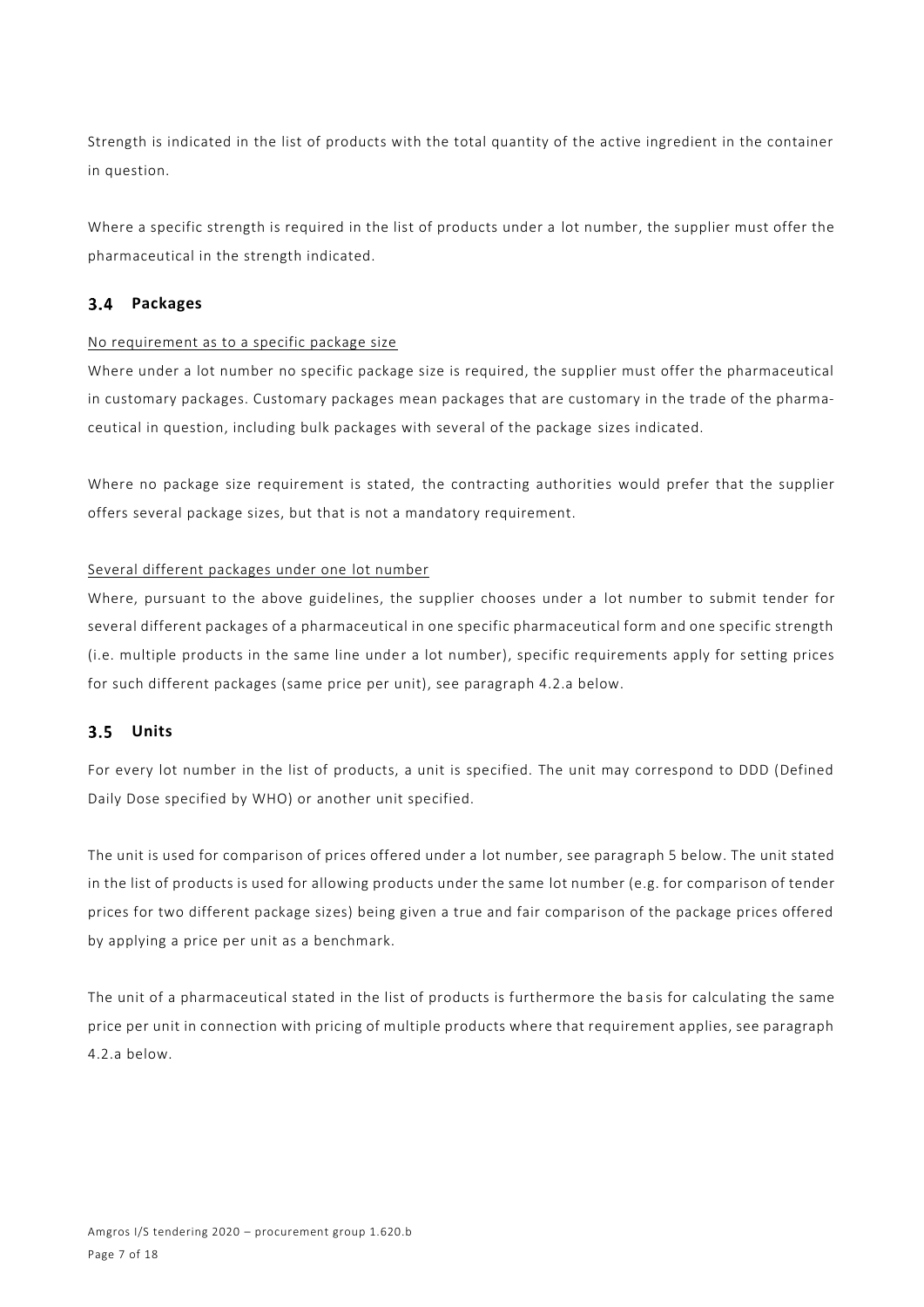#### **Expected consumption**  $3.6$

In the list of products, the contracting authorities have under "quantity in units" indicated the expected yearly consumption of the pharmaceuticals put up for tender among other things on the basis of historical consumption.

The expected number of units stated is used where the contracting authorities, in order to compare prices under a lot number, calculates a weighted average price, see paragraph 5 below.

It should be noted that the expected consumption indicated is based on a historical consumption and that the hospitals' need for pharmaceuticals and purchase of various pharmaceuticals to cover that need is influenced by a number of factors, including a possible change of or new use of the pharmaceuticals in the period of the framework agreement. Hence, the estimate is non-binding, and the suppliers must expect that the actual purchase under a framework agreement may differ significantly from the estimate.

When entering into framework agreements, the contracting authorities, after consultation with the customers, will draw up a new estimate of the expected purchase of the various pharmaceuticals, which is also a non-binding estimate, see clause 2 of the framework agreement. The contracting authorities will make efforts during the term of the framework agreement, including during a possible extension of the framework agreement, to inform the supplier of adjustments, if any, of the estimate.

For pharmaceuticals in respect of which the contracting authorities, on entering into the framework agreement, have indicated the expected purchase to be 0 (indicated by a 0 in Appendix 1 of the framework agreement), the framework agreement will be entered into without a delivery obligation for the supplier, see clause 2 of the framework agreement. For such pharmaceuticals, the supplier may choose to accept an order and deliver the pharmaceutical pursuant to the terms of the framework agreement. The supplier is not subject to liability in damages pursuant to clause 12 of the framework agreement if the supplier chooses not to accept such an order.

## **4. CONTENT OF THE TENDERS**

## **4.1 Submission of tenders**

Suppliers must submit tender via Amgros' electronic tendering system at [https://levportal.amgros.dk](https://levportal.amgros.dk/) before expiry of the deadline stated in paragraph 14. Tenders must be in conformity with the tender specifications for the specific procurement group and the general guidelines for submission of tender stated in the tendering system, see paragraph 2.2.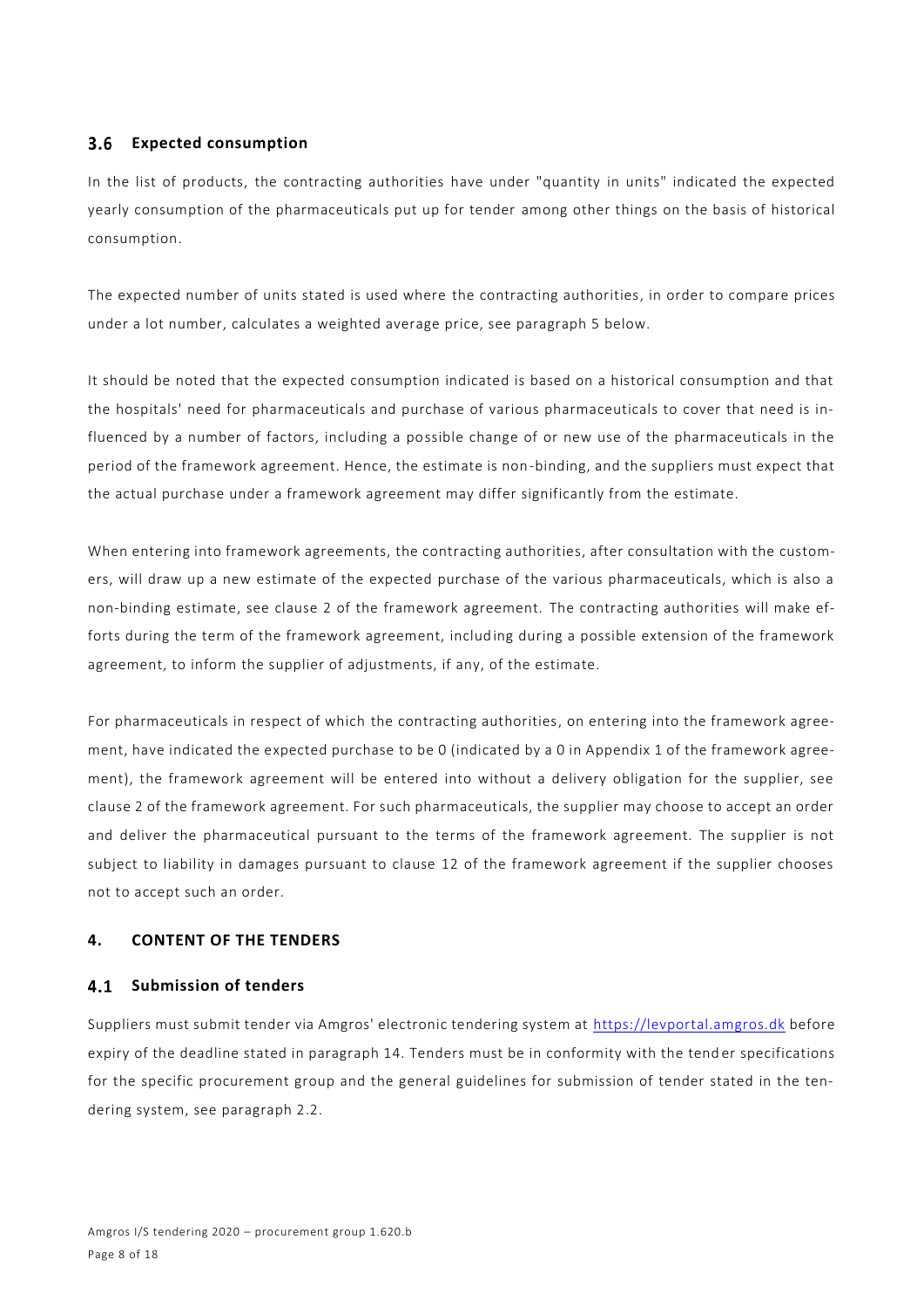Submission of tenders under the individual lot numbers and indication of price must furthermore be in accordance with the provisions of paragraph 4.2.

The supplier's tender must furthermore include the information set out in paragraphs 4.4.

The tender and the documentation for the information submitted in the ESPD must be in Danish, Swedish, Norwegian or English.

If the contract is awarded to a group of suppliers, each participant must undertake joint and several liability and appoint a joint representative.

## **Indication of price for the products offered**

The supplier's tender must indicate the pharmaceuticals (lot numbers) for which tenders are submitted; the supplier must furthermore provide the information requested in the tendering system about the products offered, including the price of the products offered.

Tenders for products under each lot number must be submitted in accordance with the provisions of paragraph 3. The price must be specified as a fixed net price per product in EURO and as stated below.

#### a. A tender comprising multiple products under one lot number

Depending on the layout of the list of products, a tender must - or may - comprise multiple products under one lot number, see paragraphs 3.1, 3.3 and 3.4. This means that the supplier's tender must include at least one product per line under a lot number and may, if appropriate, include multiple products in the same line under the lot number.

If in one tender under one lot number, a tender is submitted for multiple products, the requirements below regarding indication of price apply.

It is furthermore a requirement that multiple products under the same lot number must have the same product name (trade name) in each country, see paragraph 3.1.

#### Several strengths indicated by several lines under a lot number

Where a lot number covers a pharmaceutical in several indicated strengths (indicated by several lines under the lot number in question), it is not a requirement that the supplier's prices for the different strengths are determined so that the price per unit is the same for the pharmaceutical in the different strengths.

#### Several different packages in the same line under a lot number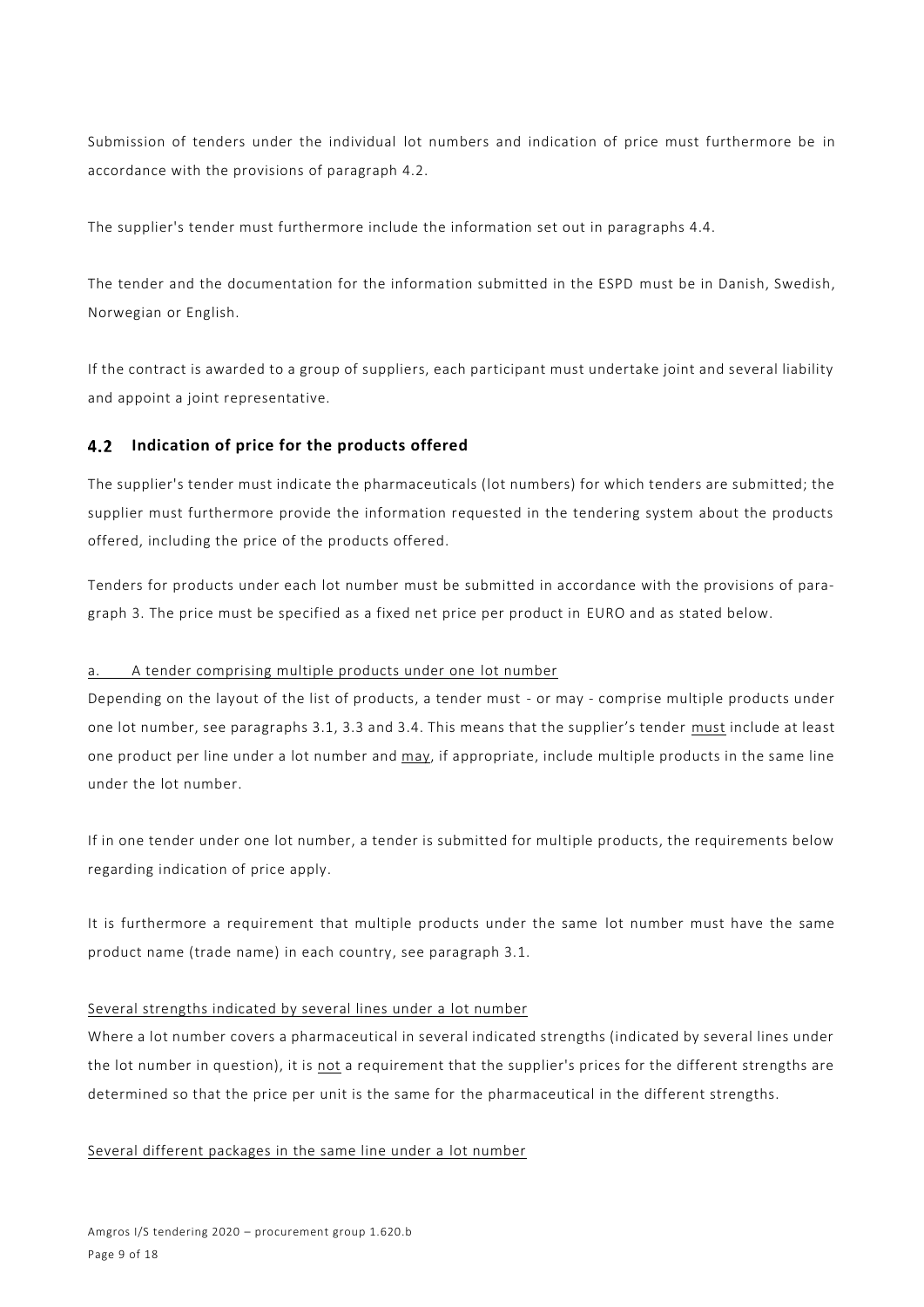Where the supplier under a lot number chooses to submit tender for several different packages of a pharmaceutical in one particular pharmaceutical form and in one particular strength (in the same line under the lot number in question, see the instructions in this respect in paragraph 3.4 ), it is a requirement that the price per package is determined so that the price per unit is the same for these different packages.

### Possible correction of prices indicated

Where the tender comprises multiple products under one lot number, the supplier must thus be aware that the price of certain of the different products must be determined so that the price per unit is the same for such products, and that the contracting authorities will correct the tender price if the price per unit is not the same, see paragraph 5. As described above, this applies to all tenders offering multiple products in one line under a lot number.

If the supplier should erroneously indicate prices for such different products without the required conformity between the converted prices per unit for the products, the contracting authorities will correct the prices so that the requirement is complied with, see paragraph 5 below.

#### b. Fixed net price

The tender must include a fixed net price in EURO excl. VAT for each of the products offered under the lot number in question.

The offered price must apply in both countries. The price will be converted to the national currency for Denmark and Norway as described in the framework agreement, clause 10.

The price offered must not be made dependent on the turnover of the pharmaceutical or be based on the Pharmacy Purchase Price (referred to by its Danish abbreviation "AIP") as published by the Danish Medicines Agency *(Lægemiddelstyrelsen)* and "Farmalogg" (Norway) or similar. The price offered must not be dependent on or based on offers of other services, nor must the prices offered under different lot numbers be interdependent.

## **Information about marketing authorization**

It is not required that marketing authorisations for the pharmaceuticals offered are in place at the time of submission of tender, but final marketing authorisations for Denmark and Norway must be in place so that the pharmaceuticals have marketing authorisation and are indicated in the Danish Medicines Agency list at "medicinpriser.dk" and "Farmalogg" (Norway) not later than the date stated in clause 4 of the framework agreement.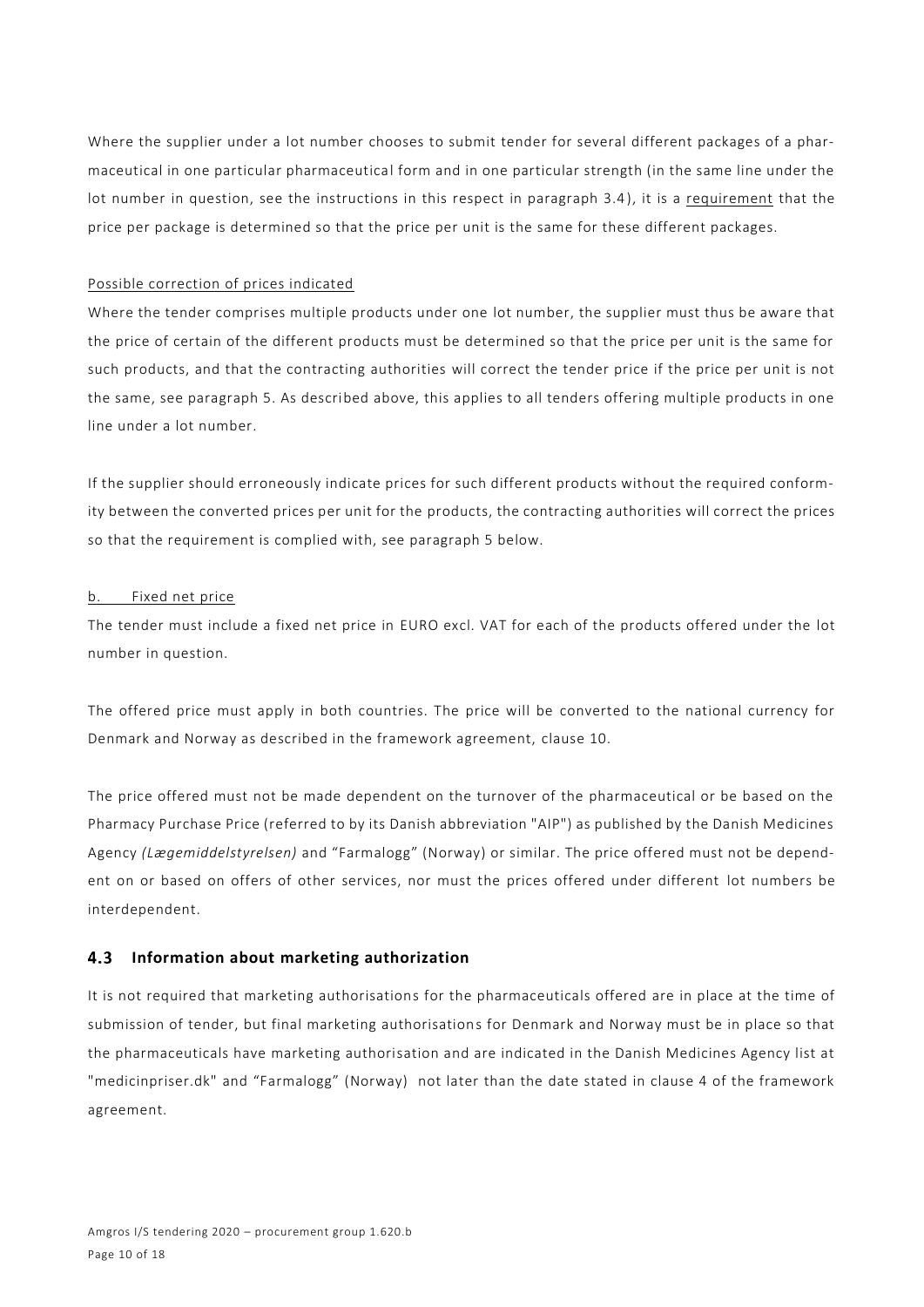If the Supplier fails to comply with the requirement regarding admission to the lists as stated above, the Supplier will be deemed to be on back order

#### 4.4 **The European Single Procurement Document and documentation regarding absence of exclusion grounds**

The tenderer must use the European Single Procurement Document (ESPD) for the declaration stated in section III.1.1 of the Contract Notice. Further information on the completion and application of the ESPD in the tender process is available in the "Instructions for the European Single Procurement Document (ESPD) and documentation regarding absence of exclusion grounds" which is part of the tender documents.

Specific requirements apply to the tenderer's documentation of the information on absence of exclusion grounds submitted by the tenderer in the ESPD. A tenderer with whom the contracting authorities intends to enter into a framework agreement will before the award be requested to submit documentation of the information that the tenderer has submitted in the ESPD, see for more information "Instructions for the European Single Procurement Document (ESPD) and documentation regarding absence of exclusion grounds".

# **5. THE CONTRACTING AUTHORITY'S EVALUATION OF TENDERS IN ACCORDANCE WITH THE AWARD CRITERION**

For each lot number, the contracting authorities will enter into a framework agreement with multiple suppliers, see paragraph 6. The framework agreement will be entered into with the suppliers having submitted the most economically advantageous tender evaluated in accordance with the award criterion "price" on the basis of the lowest tender price per unit.

The price offered per package will thus be converted to a comparable unit price. The unit price will be calculated as price per unit on the basis of the unit stated in the list of products for the lot number in question.

Where the supplier must submit tender for a pharmaceutical in several different forms under a lot number, for example different pharmaceutical forms or strengths (indicated by several lines under the lot number concerned), the lowest price will be calculated as the weighted average lowest price per unit. The weighted average price is calculated on the basis of the indicated expected consumption of the different forms. The Supplier of the weighted average lowest price per unit is deemed to have submitted the lowest price.

As stated in paragraph 4.2.a, it is in certain instances a requirement that the price of multiple products under the same lot number is determined so that the price per unit is the same for these products. If the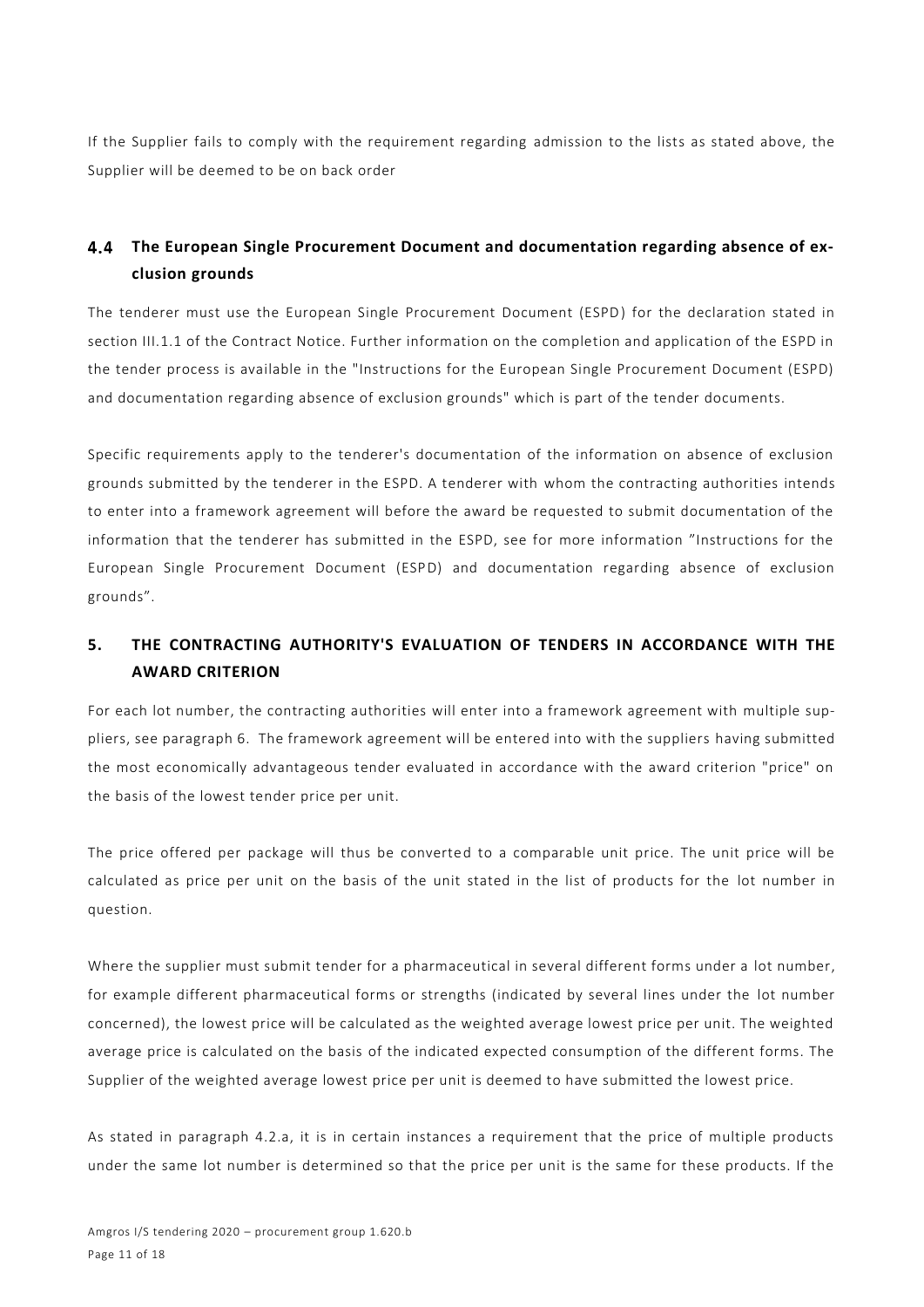offered prices per product in those instances entail that there is not the required consistency between the converted prices per unit for the products in question, the evaluation of the tender will be based on the lowest converted price per unit. If a framework agreement is entered into with the su pplier in question, the contracting authorities will be entitled to purchase the products in question on the basis of the lowest converted price per unit.

If under a lot number there are multiple tenders with the (exact) same lowest price, the choice between those tenders will be based on a drawing of lots functionality in Amgros' tendering system.

## **6. SELECTION OF MULTIPLE TENDERS**

For each lot number, the Contracting Authorities, as stated in paragraph 5, will enter into a framework agreement with up to 5 suppliers (i.e. agreements with several different suppliers regarding the supply of the pharmaceutical under the lot number concerned) in order to ensure patient safety and ensure that the working environment is considered as stated below.

In many hospitals, the pharmaceuticals put up for tender are coupled to an infusion bag before being administered to patients, whereby the risk of contamination is minimized and the risk of allergy discomforts for the staff is reduced. The coupling may take place manually, semi-mechanically or mechanically. These couplings all require a vial neck diameter of 20 mm.

Furthermore, mechanical coupling require specific vial caps. The vial cap must have a tear-off plastic top with a rim. The plastic top must be designed so that, either, only the plastic top is removed upon tear -off without breakage of the aluminium cap, or, so that the fixture points (the bridge s) are broken upon tear-off so that the plastic top is removed with a minor part of the alu cap.

For patient safety and working environment considerations, the hospitals must be offered the possibility of buying the pharmaceutical in a container with a vial neck diameter of 20 mm so as to allow the pharmaceutical to be coupled to infusion bags. In addition, the hospitals must be offered the possibility to buy the pharmaceutical in a container with a vial cap that makes it possible to mechanically couple the pharmaceutical with an infusion bag.

For purchases for hospital units where coupled products are not used or used as a supplement to the coupled pharmaceuticals, the hospitals will under a given lot number generally use the product with the lowest price.

For selected and specific patient groups, the hospital pharmacy will, on a small scale, prepare the pharmaceutical. According to the summary of product characteristics, some pharmaceuticals have a short shelf life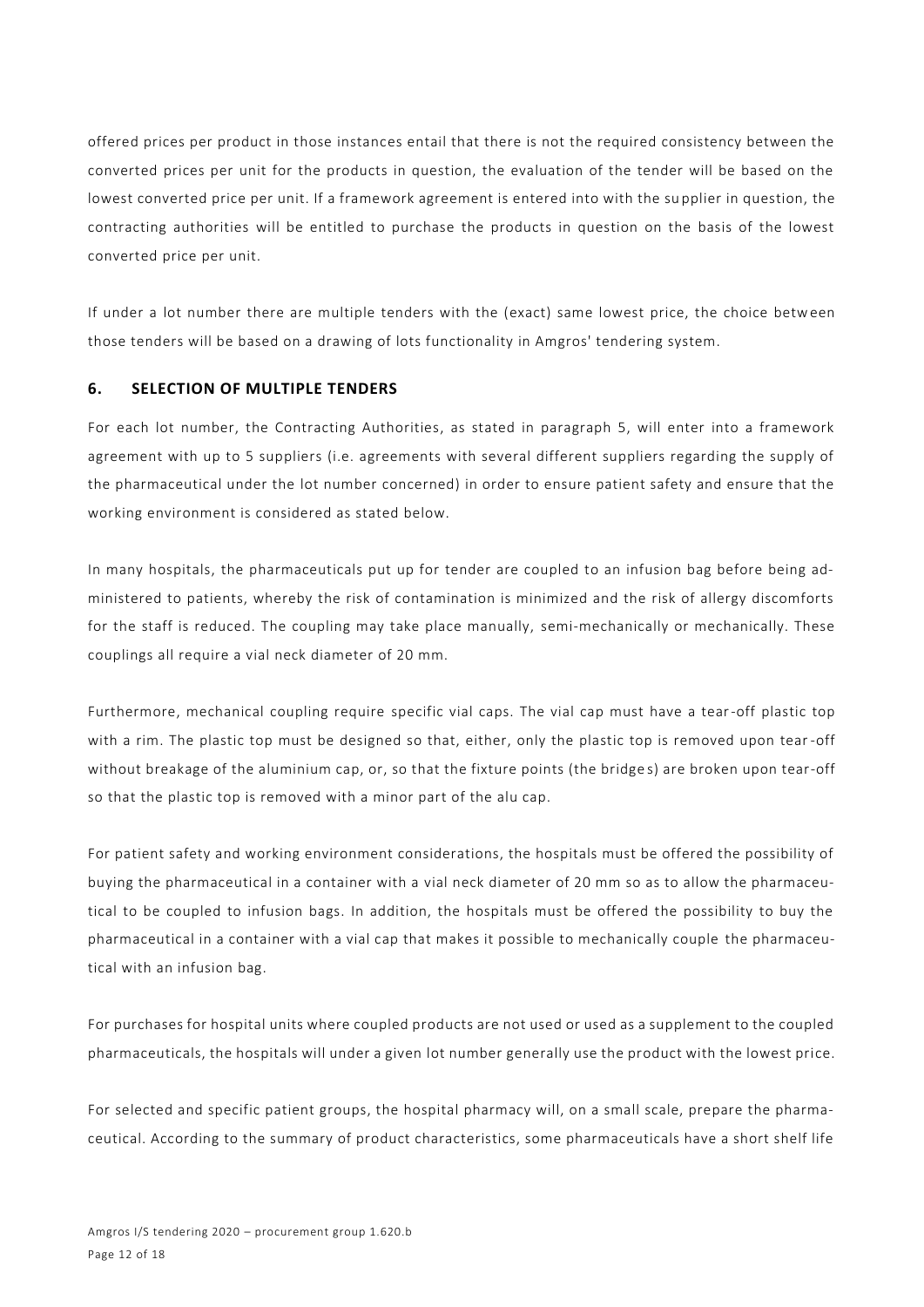when ready-mixed. There may be a difference in the shelf lives stated in summaries of product characteristics of generic products of the pharmaceutical. In order to achieve rational production and due to, for some hospitals, long transport time from the hospital pharmacy to the hospital unit, the hospital pharmacy must have the possibility of buying the pharmaceutical with the longest shelf life for the ready -mixed pharmaceutical as stated in the summary of product characteristics.

Documentation of the shelf life of the pharmaceutical in portable infusion pumps may have an impact on whether or not patients can receive treatment in their own homes. For patient safety considerations, the hospitals must be offered the opportunity of buying a pharmaceutical with documentation of the shelf life in portable infusion pumps.

The framework agreement with multiple suppliers will be entered into with the aim, furthermore, of ensuring reliability of supply. Where a supplier is unable to supply under the framework agreement, the pharmaceutical may thus be purchased from any of the other suppliers with whom a framework agreement has been entered into, pursuant to the terms and conditions of the framework agreement, including at the price that applies under the framework agreement.

Under each lot number, the order of priority will be such that framework agreement 1 will be entered into with the supplier of the pharmaceutical offering the lowest price, framework agreement 2 with the supplier of the pharmaceutical offering the second-lowest price, etc.

## **7. PURCHASE UNDER ONE FRAMEWORK AGREEMENT WITH MULTIPLE SUPPLIERS**

When using the framework agreements, the hospitals must in principle choose the pharmaceutical (under the lot number concerned) having the lowest price (framework agreement 1).

A derogation from this principle may be made in the following circumstances:

- 1. The administering of the pharmaceutical to patients takes place by coupling the pharmaceutical to an infusion bag and, due to the design of the container, this is not feasible with pharmaceuticals under framework agreement 1, see paragraph 6.
- 2. Use of the pharmaceutical for treatment of specific patient groups where the hospital pharmacy to a limited extent prepares the pharmaceutical and where, due to the shelf life data in the summary of product characteristics, this is not feasible with pharmaceuticals under framework agreement 1, see paragraph 6.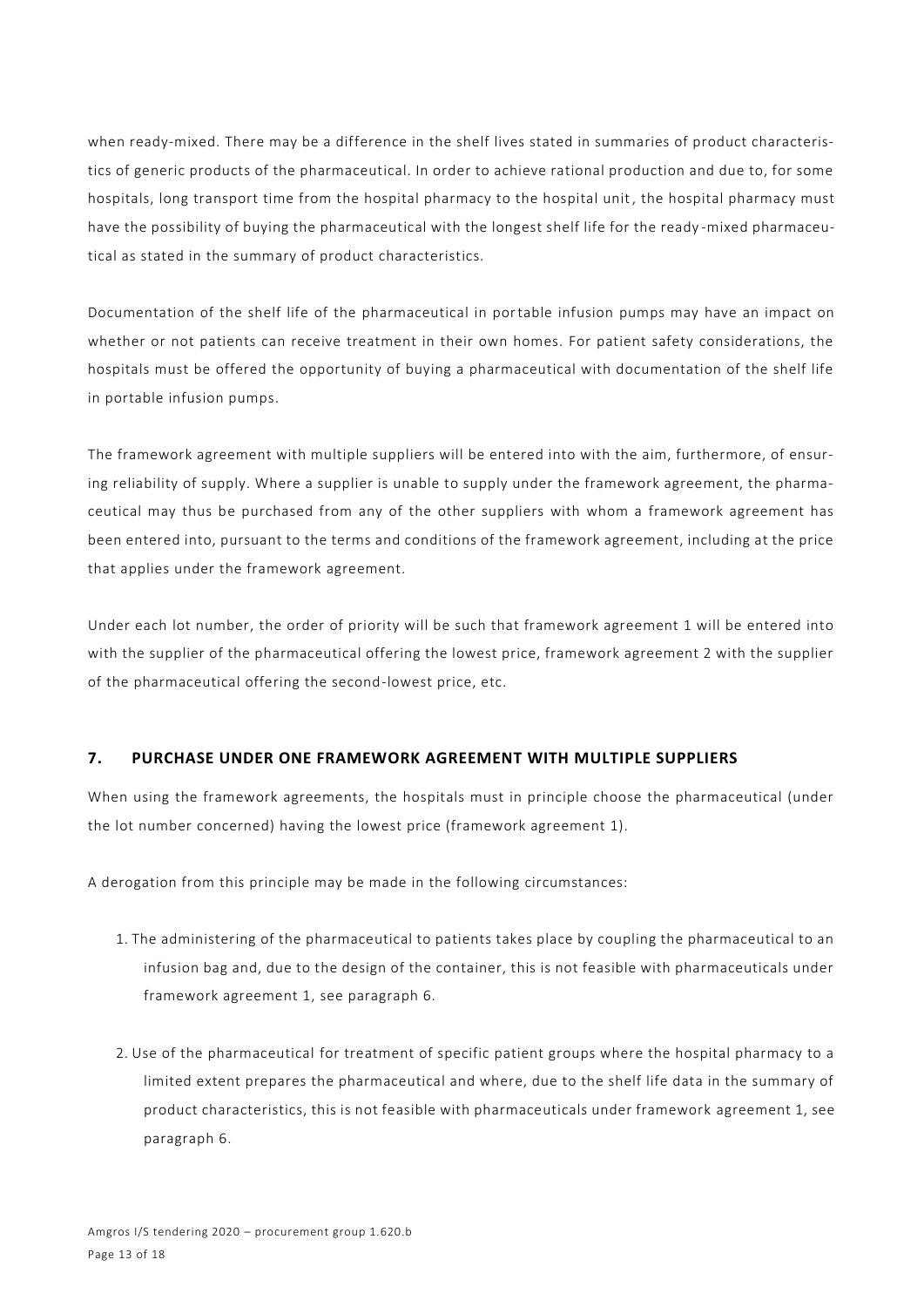- 3. Use of the pharmaceutical at hospital units where specific portable infusion pumps are used for patients and where the supplier of the pharmaceutical under framework agreement 1 is not able to document shelf life in the specific portable infusion pumps, but where a supplier of the pharmaceutical under another framework agreement is able to do so.
- 4. Covering purchase in the event of another supplier's failure to supply the pharmaceutical, see paragraph 6.

If several of the other framework agreements entered into under the lot number concerned comply with the considerations justifying a purchase under a different framework agreement than framework agreement 1, the hospitals must use the framework agreement with the highest priority.

The terms and conditions of the framework agreement entered into - including price - apply to all deliveries to the contracting authorities and/or customers, also when these purchases are made in exceptional cases where other specific medical and patient safety related circumstances apply.

### **8. FRAMEWORK AGREEMENT - RESERVATIONS AND VARIANTS - FORMAL REQUIREMENTS**

The contracting authorities has drawn up the enclosed framework agreement.

As stated in the Contract Notice, the tenderer is not entitled to submit variants.

Nor is the tenderer entitled to make reservations regarding provisions in the draft framework agreement or provisions in the appendices thereof.

Furthermore, the tenderer is not entitled to draw up its tender so that terms and conditions in the tender specifications are derogated from, unless expressly provided for in the tender specifications.

As for the formal tender content requirements set out in the tender documents, the contracting authorities may choose, on a case-by-case assessment, not to reject the tender for non-compliance with these requirements but instead choose to remedy or disregard the errors/defects to the extent provided for in procurement law. In this context, the contracting authorities will be entitled to obtain additional information, including a missing ESPD.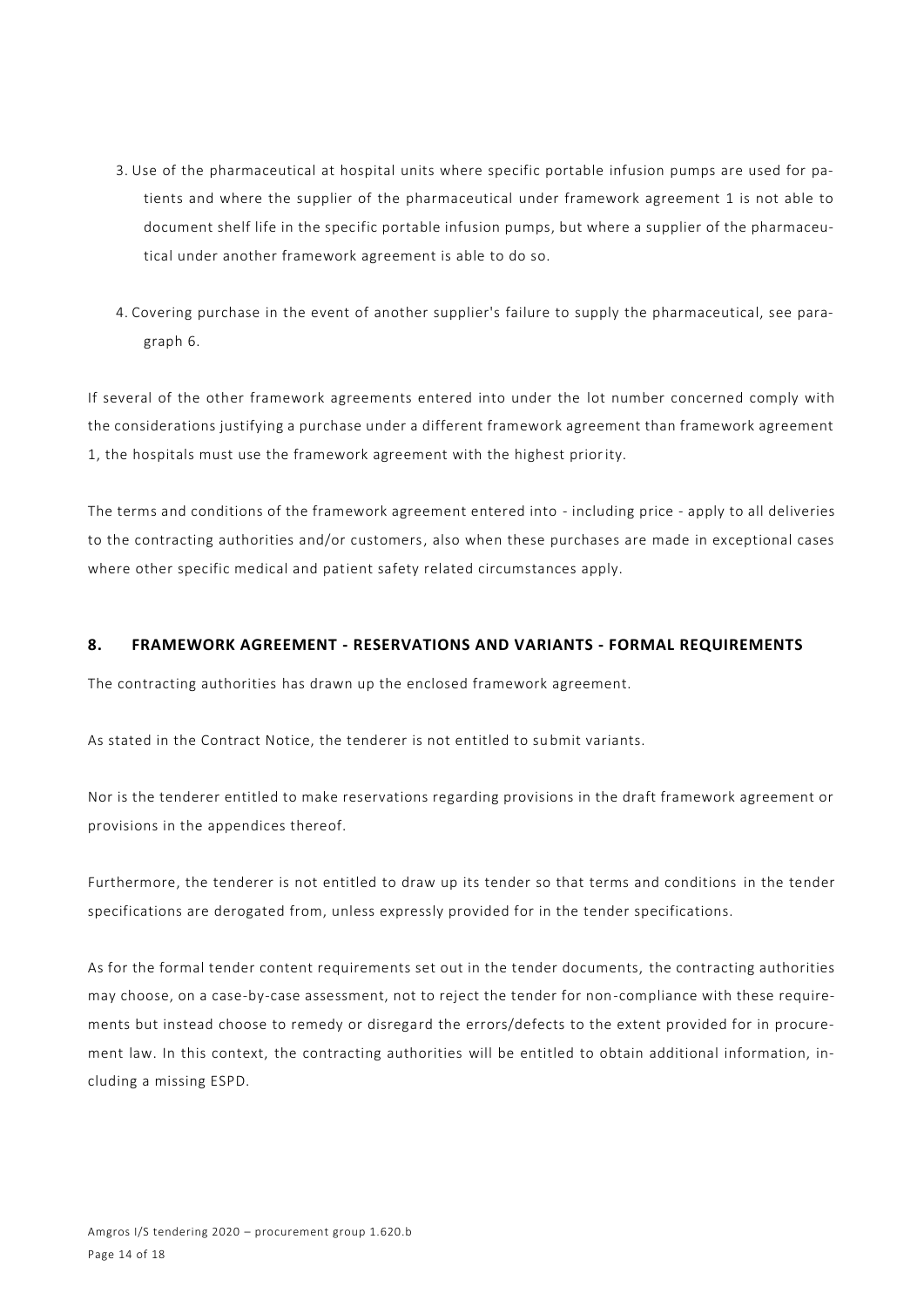## **9. AMBIGUITIES**

The tenderer may clarify any ambiguities by requesting further information on the tender specifications (written questions), see paragraph 14.

Written questions must be submitted in English in the tendering system under the procurement group to which the question pertains. Questions will be answered in English.

Written questions and the related answers will be published in Amgros' tendering system in anonymized form under the procurement group in question.

The contracting authorities points out that continuing notices will not be submitted to the businesses having indicated an interest in a particular call for tenders. Hence, it is the responsibility of the tenderer to keep updated on additional information regarding the tender; such information may be published until 6 days before the expiry of the deadline for submission of tenders. Reference is furthermore made to the descriptions in the tendering system and the related guidelines.

## **10. PERIOD OF VALIDITY OF TENDERS**

By submitting its tender, the tenderer has accepted to keep open its tender for acceptance until the expiry of the period of validity of the tender set out in paragraph 14.

#### **11. PROCESSING OF TENDERS, ETC.**

The tenderers are not permitted to attend the opening of the tenders. Tenders will be registered upon receipt, and tenders received on time will be opened collectively at a specified time after expiry of the deadline for submission of tenders. With the notice regarding the tender evaluation, the tenderers will receive a comprehensive overview of the businesses having submitted compliant tenders. The overview may not be obtained at any earlier point in time.

The contracting authorities are not obliged to return the tender to the tenderer.

The contracting authorities will not consider the tender process concluded until the framework agreement has been signed and reserves the right, in accordance with procurement law, to cancel the tender process in whole or in respect of certain lot numbers. On a case-by-case assessment, the tender process may be cancelled, inter alia, if the contracting authorities on the basis of the number of tenders and the prices received assesses that the order has not been the subject of sufficiently effective competition, including in the light of market conditions.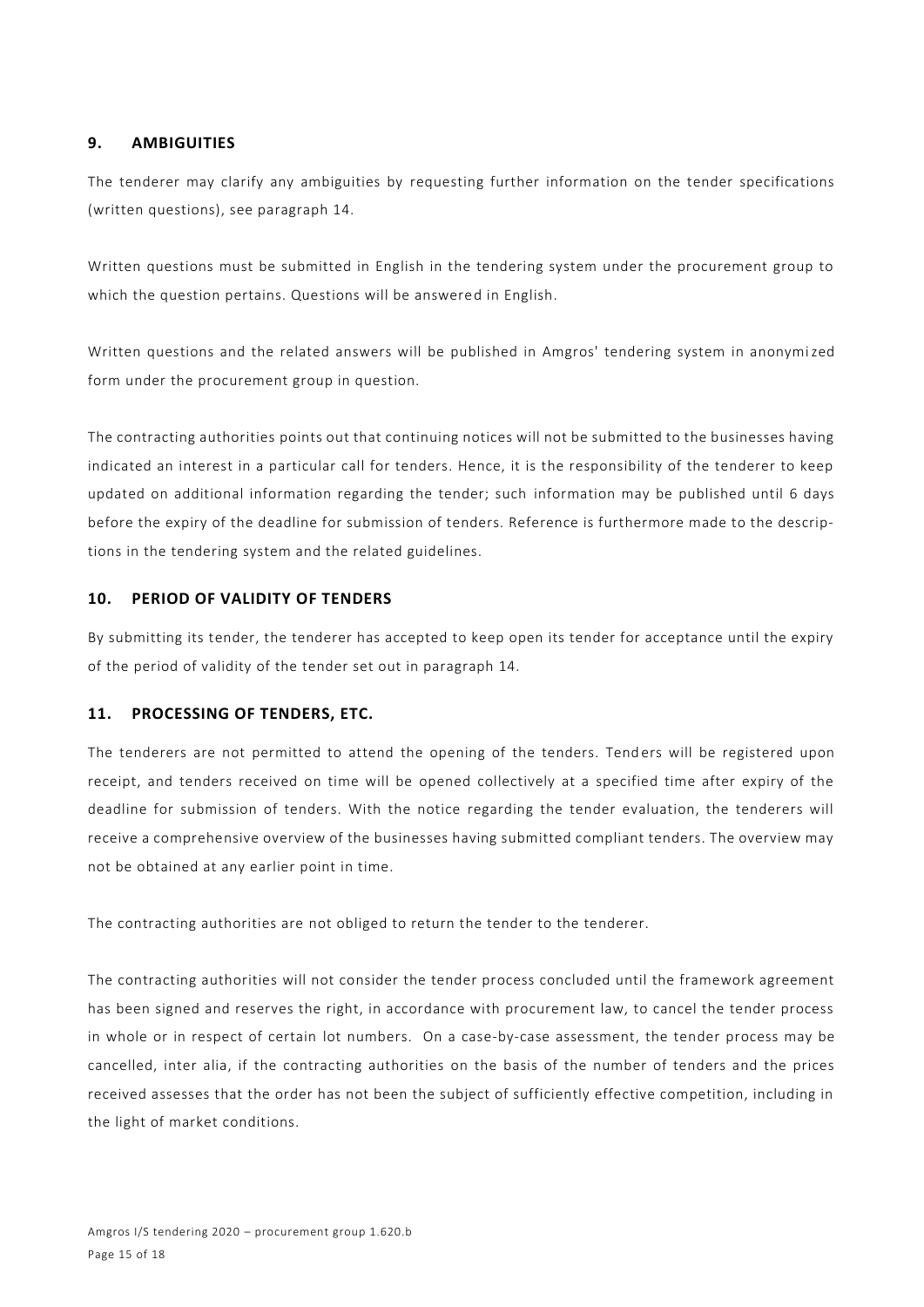There may, as the case may be, be such a link in the use of different pharmaceuticals under several different lot numbers that the contracting authorities, on a case-by-case assessment, may choose to cancel several lot numbers within the same therapy area if certain lot numbers need to be cancelled. The cancellation of a lot number may thus be based on the fact that a re-tender of the pharmaceutical at the time of a re-tender of other pharmaceuticals is assessed, on a case-by-case basis, to comply the most with fundamental procurement law principles.

Even though the framework agreement is awarded to another tenderer, the tenderer is bound by its tender, but not longer than the date specified in paragraph 10 for the tender to remain open for acceptance.

The costs of the tenderer in connection with this tender are of no concern to the contracting authorities, including if the contracting authorities may have to cancel the tender process or lot numbers without conclusion of a framework agreement.

## **12. NEGOTIATIONS**

When preparing the tender, the tenderer should be aware that the contracting authority is not allowed to negotiate the tenders submitted by the tenderers. The contracting authorities therefore requests the tenderers to submit their best offer. The contracting authority will thus comply with the procurement law framework for negotiation following, inter alia, from the Danish Public Procurement Act and the EU Public Procurement Directive.

Thus, no actual contract or price negotiations will be conducted and, therefore, the tenderers should ensure that their tenders are drawn up so as to allow a conclusion of the framework agreement without prior negotiations between the tenderer and the contracting authorities.

It is therefore important that the tenders are comprehensive and include all necessary information, including in particular all prices, and that they are accurate in every respect.

## **13. PUBLICATION OF PRICES – CONFIDENTIALITY**

The contracting authorities will not of its own motion publish the tender prices received or the applicable prices under the agreement.

It should be noted that the contracting authorities are subject to rules on access to documents, and the contracting authorities are entitled and obliged to grant access to documents, including tenders received, to the extent stipulated by law.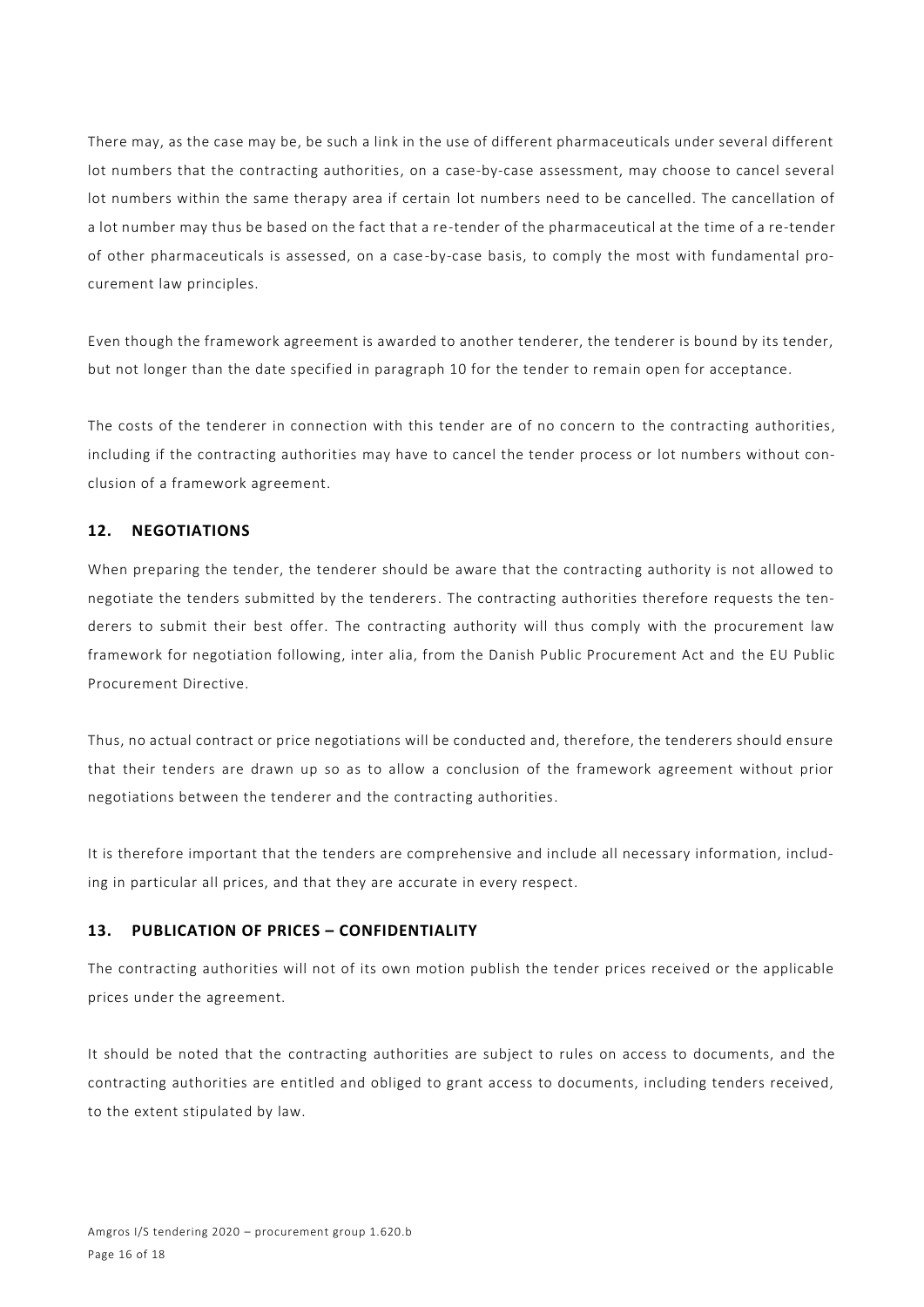This means that competitors, among others, may request access to the tenders submitted.

The contracting authorities are only entitled to exempt documents or information from disclosure to the extent provided for by law, including for the purposes of protecting information about the business affairs of others.

In respect of documents or information in the tender, the tenderer may request, and mark accordingly, that such documents or information be exempted from disclosure to the extent that the tenderer assesses on a case-by-case basis that the disclosure thereof is likely to entail an obvious risk - typically for reasons of competition - of causing damage to the business, in particular significant financial damage.

However, in any event, the contracting authorities will be entitled and obliged to grant disclosure of documents and information to the extent required by law, but the tenderer's request will be included in the contracting authorities' assessment of whether or not documents or information may be exempted.

### **14. TIME SCHEDULE FOR THE TENDER PROCESS**

30 April 2019 12:00 noon Deadline for submission of tenders.

Early June

2019 Expected award of the contracts. Before the award of the contracts, the contracting authorities will obtain documentation for information provided in the ESPD from the successful tenderer(s), see "Instructions for the European Single Procurement Document (ESPD) and documentation regarding absence of exclusion grounds".

Mid June

2019 Expected conclusion of framework agreements.

The framework agreements cannot be entered into until the expiry of a standstill period. The standstill period commences on the day following the day when notice of the identity of the successful tenderer has been submitted to the tenderers and constitutes 10 days. If the standstill period expires on a Saturday, Sunday or holiday, the expiry of the deadline will be postponed to the next working day. The date of expiry of the standstill period will be stated in the notice to the tenderers regarding the result of the tender evaluation.

15 August 2019 Date of expiry of the period of validity of tenders, see paragraph 10.